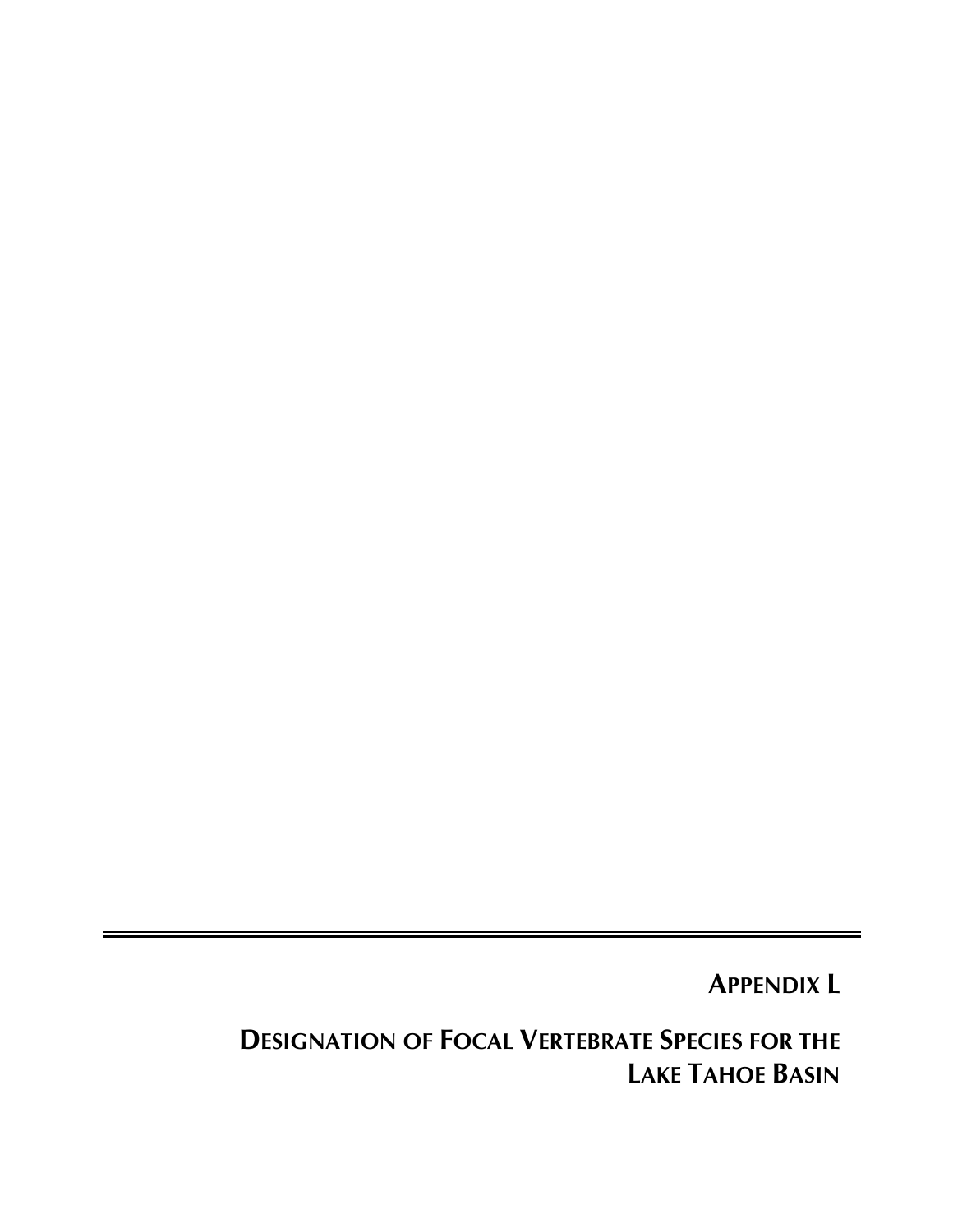# **APPENDIX L**

## **DESIGNATION OF FOCAL VERTEBRATE SPECIES FOR THE LAKE TAHOE BASIN**

### Patricia N. Manley and Matthew D. Schlesinger

#### **Candidates for Focal Species Status**

Only species presumed to have established populations in the basin and those considered extirpated or potentially extirpated were considered as candidates for focal species status. The criteria used for determining candidate species differed among vertebrate groups based on the source of the data. The specific criteria used to identify candidate focal species are described below for each vertebrate group.

#### *Birds*

We omitted all birds listed as "accidental" on the Lake Tahoe basin bird list (Eastern Sierra Interpretive Association ca. 1993); further, we omitted any bird species considered no more common than "rare" in any season, unless that species was detected at more than one site by Manley and Schlesinger (in prep). We included species that were not included in Eastern Sierra Interpretive Association (ca. 1993) only if they were detected at more than one site by Manley and Schlesinger (in prep). We omitted two additional species, the Horned Grebe and Semipalmated Plover; both species are listed in Eastern Sierra Interpretive Association (ca. 1993) as "occasional" in one or more seasons but have not been recorded recently and are not included in the Sierra All Species Information (SASI) database (USDA 1999b). We recognize the limitations of using abundance categories not based on systematic sampling. However, no such studies have occurred here in the basin. Therefore, we used the classifications in Eastern Sierra Interpretive Association (ca. 1993) to

approximate the relative abundance of bird species. The following extirpated and potentially extirpated species were candidates for focal species status: Peregrine Falcon, Savannah Sparrow, Lewis's Woodpecker, and Canyon Wren.

#### *Mammals*

We included species from Orr (1949), Manley and Schlesinger (in prep.), Tatum (1998a, 1998b), and Pierson (1998), as these sources provided the only verified recent sightings of mammals in the basin. The following extirpated and potentially extirpated species were candidates for focal species status: Mountain sheep, heather vole, canyon mouse, white-tailed hare, wolverine, Sierra Nevada red fox, and grizzly bear.

#### *Amphibians and Reptiles*

We included species detected by Keane and Morrison (1994) and Manley and Schlesinger (in prep), as these studies provided the only verified recent sightings of herpetofauna in the basin. The northern leopard frog, which has apparently been extirpated from the basin, was also a candidate for focal species status.

#### *Fish*

We included all fish species from the list of current species because all of these species are suspected to have self-supporting populations in the basin. Four extirpated species, Arctic grayling, Atlantic salmon, chinook salmon, and lake whitefish were not considered candidates because they were introduced to the basin (Cordone 1986).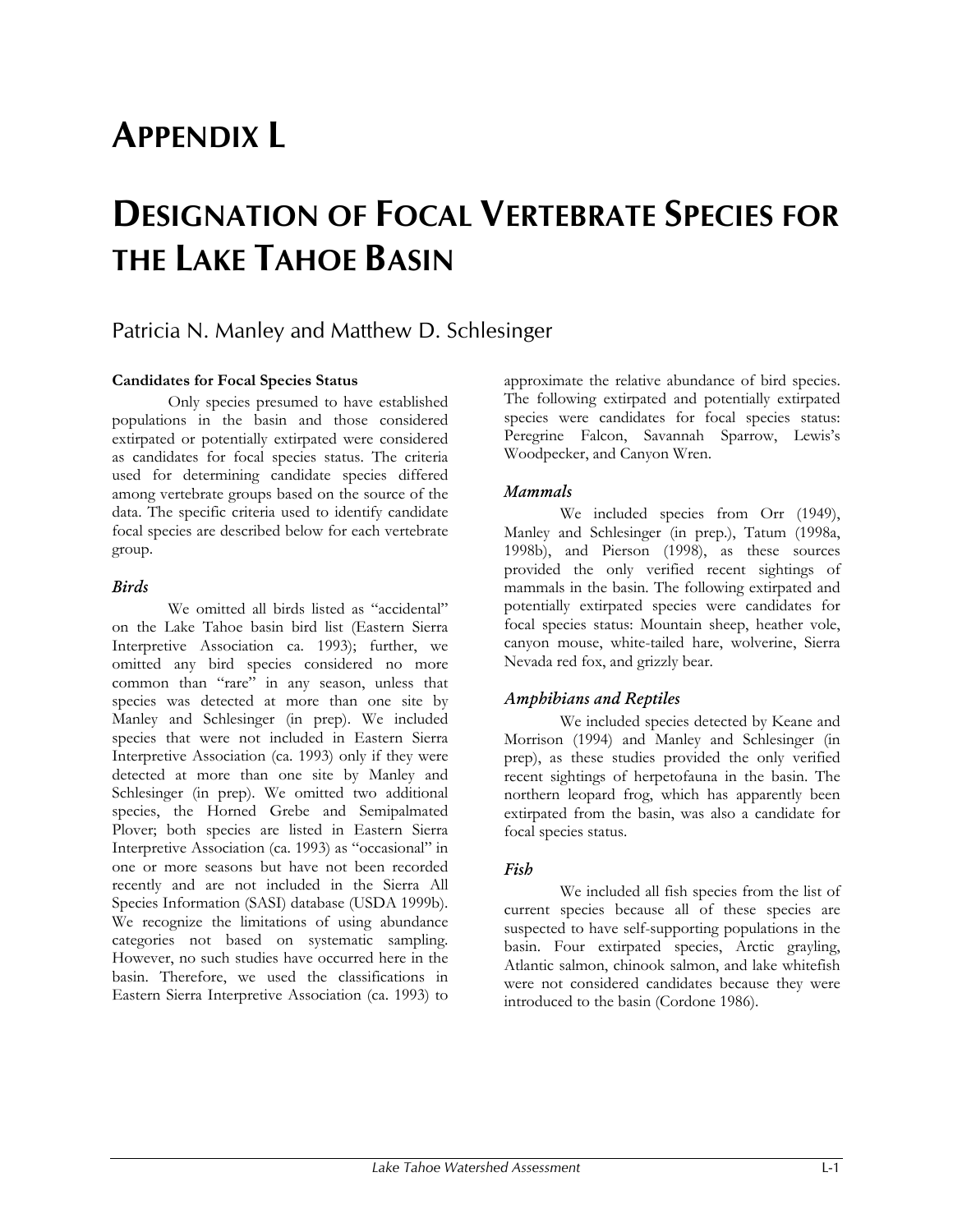Vulnerability Analysis Using the Sierra All Species Information Database

The Sierran All Species Information (SASI) database (USDA 1999b) was developed for the Sierra Nevada Monitoring Strategy as a tool to facilitate a vulnerability analysis for Sierra Nevada vertebrates (Keane and Zielinski in prep). The database represents a combination of fields populated from the literature and fields populated from questionnaires distributed to individuals with expertise on particular Sierran taxa. We used the following variables populated from the literature: AQUATIC, HABSPECALLACT, LSOGDEP, MOBILITY, and RNGSIZE (Table L-1). We used the following variables populated from questionnaires: POPSIZE, POPTREND, and RNGCHG (Table L-1). For questionnaire-derived variables, each major taxonomic group (birds, mammals, and reptiles/amphibians) was addressed by an expert on Sierran species and all responses were reviewed by the authors of the database. The following variable descriptions are adapted from USDA (1999b); information not relevant to species in our analyses has been omitted.

**AQUATIC (Aquatic Association)** - Describes species association with aquatic habitat.

- (1) Terrestrial
- (2) Semi-aquatic
- (3) Aquatic

*Assigning Aquatic status: Processes and Assumptions* 

1. All data were derived from the CWHR species notes (Zeiner et al. 1988, Zeiner et al. 1990a, Zeiner et al. 1990b).

2. If a species' entire life cycle required being in or on water, and if their prey base consisted solely of aquatic species, they were considered aquatic. Bird species that are shore nesters were still considered aquatic if they nested within 60 m of a body of water. Species were semi-aquatic if only part of their life cycle required water and/or their prey base consisted of both terrestrial and aquatic species.

3. If the CWHR species notes for herpetofauna stated that eggs are deposited in water, larvae are aquatic and adults are terrestrial, these species were given a semi-aquatic status.

4. If the CWHR species notes for herpetofauna stated that eggs are deposited in water, larvae may transform into terrestrial adults or may remain as neotenic adults, these species were given a semi-aquatic status.

**HABSPECALLACT (Habitat Specificity [Liberal])** - Proportion of CWHR vegetation typestructural/canopy cover classes (Mayer and Laudenslayer 1988) ranked with a low, medium, or high index value relative to the total number of classes possible in the Sierra Nevada for a species.

(1) Very habitat specific (High vulnerability)

(2) Moderately habitat specific (Moderate vulnerability)

(3) Habitat generalist (Low vulnerability)

*Assigning Habitat Specificity (Liberal): Process and Assumptions*

1. All values were calculated from the CWHR database (CDFG 1998a). This database contains feeding, reproductive, and cover habitat suitability values (H=high, M=moderate, L=low, null=not present/applicable), as well as an index value (the highest value of feeding, reproductive, and cover), for each seral stage of each habitat a species occurs in. Within the study area, there are 49 CWHR habitat types, each containing from 7 to 18 seral stages, for a total of 563 possible habitat type/seral stage combinations.

2. The frequency distribution of the habitat specificity values for species in the basin was examined for the two most conspicuous breaks. Species with values ranging from 0-0.3 were categorized as 'very habitat specific', those ranging from 0.3-0.6 were 'moderately habitat specific', and 0.6-1 were 'habitat generalists.'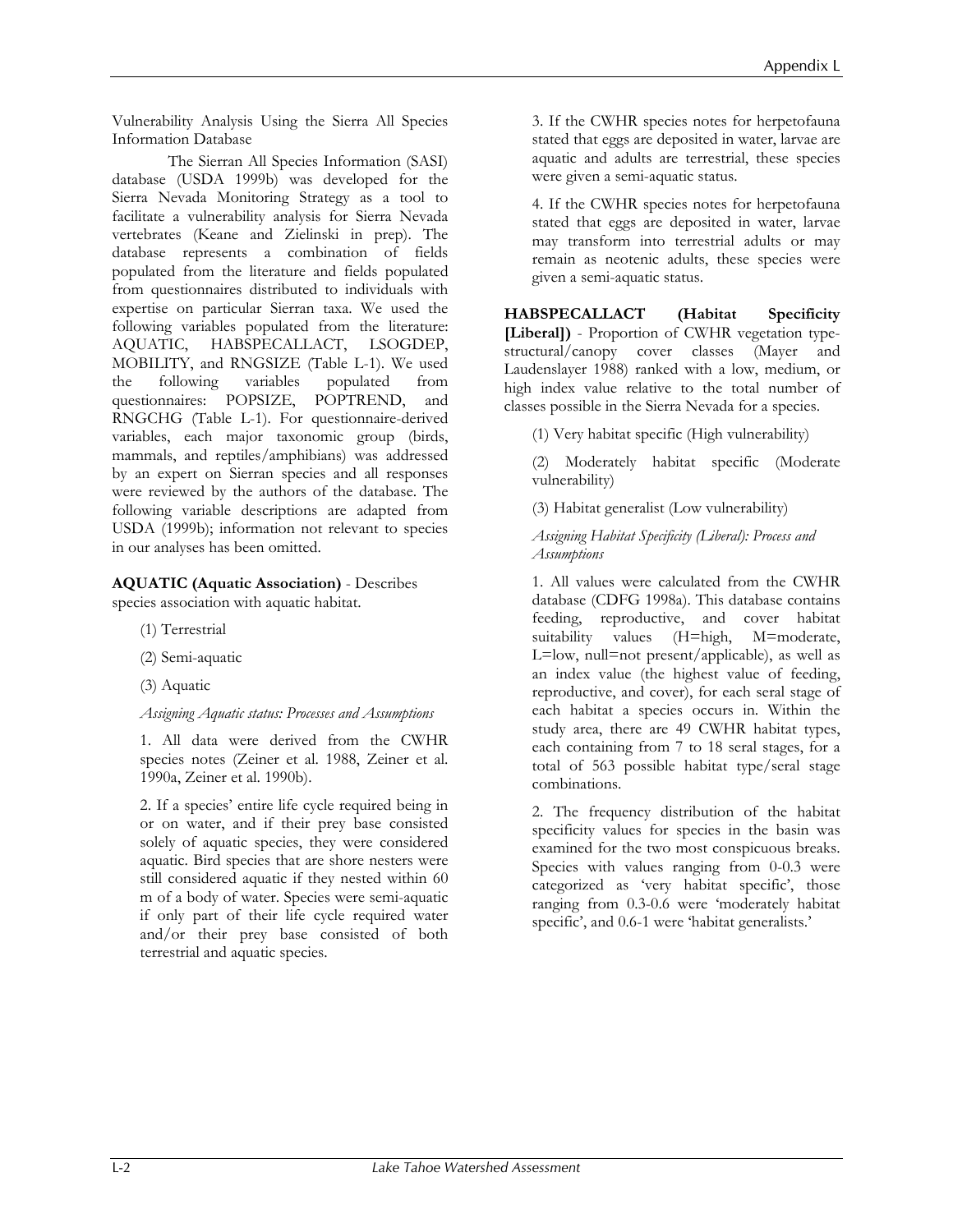**Table L-1**—Variables from the Sierran All Species Information (SASI) database (USDA 1999b) used in focal species analyses. CWHR information was obtained from CDFG (1998a).

| Variable Name     | Description                       | <b>Scores</b> | <b>Definitions of Scores</b>                                                 |
|-------------------|-----------------------------------|---------------|------------------------------------------------------------------------------|
| <b>AQUATIC</b>    | Aquatic association               |               | Terrestrial                                                                  |
|                   |                                   | 2             | Semi-aquatic                                                                 |
|                   |                                   | 3             | Aquatic                                                                      |
| <b>HABSPECALL</b> | Habitat specificity (discrete)    | 1             | Habitat generalist (proportion of CWHR seral stages used 0.6 - 1.0)          |
|                   |                                   | 2             | Moderately habitat specific (proportion of CWHR seral stages used 0.3 - 0.6) |
|                   |                                   | 3             | Very habitat specific (proportion of CWHR seral stages used 0.0 - 0.3)       |
| HABSPECALLACT     | Habitat specificity (continuous)  | $0-1$         | Proportion of CWHR seral stages used                                         |
| <b>LSOGDEP</b>    | Late-seral old growth association | 1             | Indicates that species population in the Sierra Nevada requires LSOG habitat |
|                   |                                   | 2             | Indicates that species uses LSOG habitat but is not dependent upon it        |
|                   |                                   | 3             | Indicates that species does not use LSOG habitat significantly               |
| <b>MOBILITY</b>   | Mobility/dispersal capability     | 1             | Flier                                                                        |
|                   |                                   | 2             | High-mobility non-flier                                                      |
|                   |                                   | 3             | Low-mobility non-flier                                                       |
| <b>POPSIZE</b>    | Sierra Nevada population size     |               | Species has not been reported for a number of years but may still exist      |
|                   |                                   | 2             | $1-100$ adults                                                               |
|                   |                                   | 3             | 101-1,000 adults, or population size is unknown but suspected to be small    |
|                   |                                   | 4             | 1,001-10,000 adults                                                          |
|                   |                                   | 5             | >10,000 adults, or population size is unknown but suspected to be large      |
| <b>POPTREND</b>   | Sierra Nevada population trend    | 1             | Population size known to be decreasing                                       |
|                   |                                   | 2             | Trend unknown but population size suspected to be decreasing                 |
|                   |                                   | 3             | Population formerly experienced serious declines but is presently stable     |
|                   |                                   | 4             | Population size stable or suspected to be stable or increasing               |
|                   |                                   | 5             | Population size known to be increasing                                       |
| <b>RNGCHG</b>     | Sierra Nevada range change        | 1             | Area occupied suspected to have declined by 90-100%                          |
|                   |                                   | 2             | Area occupied suspected to have declined by 50-89%                           |
|                   |                                   | 3             | Area occupied unknown but suspected to have declined by $\geq 50\%$          |
|                   |                                   | 4             | Area occupied suspected to have declined by 1-49%                            |
|                   |                                   | 5             | Area occupied unknown but suspected to have declined by $\leq 50\%$          |
|                   |                                   | 6             | Area occupied suspected to be stable or has increased                        |
| <b>RNGSIZE</b>    | Home range size                   | 1             | Small (1 - 1000 m <sup>2</sup> )                                             |
|                   |                                   | 2             | Medium (1,001 - 400,000 m <sup>2</sup> )                                     |
|                   |                                   | 3             | Large ( $> 400,000$ m <sup>2</sup> )                                         |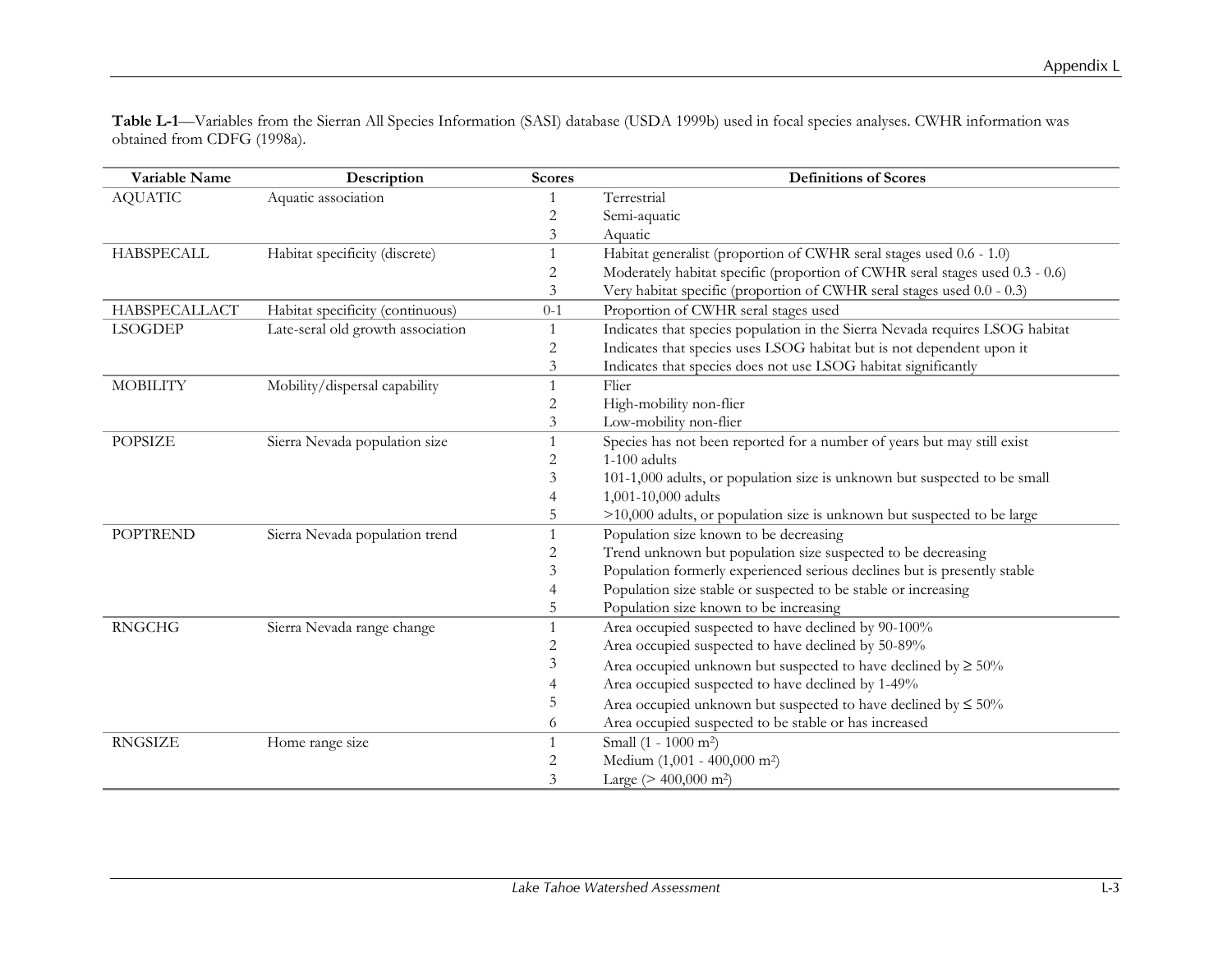**LSOGDEP (Late Seral/Old Growth Association)** - Describes species' dependency on late seral/old growth (LSOG) habitat in the Sierra Nevada based on SNEP classification (Graber 1996). Two species' classifications were changed by the database authors from category 2 or 3 to category 1: the Red Crossbill and the marten.

(1) Indicates that species population in the Sierra Nevada requires LSOG habitat.

(2) Indicates that species uses LSOG habitat but is not dependent upon it.

(3) Indicates that species does not use LSOG habitat significantly.

**MOBILITY (Mobility/Dispersal Capability)** - Defines the relative ability of a taxon to move in response to daily and seasonal needs, reproductive needs, and/or in response to habitat disturbance.

(1) Low-mobility non-fliers (High vulnerability)

(2) High-mobility non-fliers (Moderate vulnerability)

(3) Flier (Low vulnerability)

*Assigning Mobility/Dispersal Capability status: Process and Assumptions* 

1. All data were derived by terrestrial species team consensus.

2. All amphibians, reptiles, and mammals in the orders Insectivora, Lagomorpha, and Rodentia (with the exception of *Castor canadensis*, due to its ability to relocate between watersheds) were considered 'low mobility non-fliers' based largely because as herbivores or insectivores their foods do not require extensive mobility to locate.

3. All other mammals (with the exception of bats) were considered 'high mobility non-fliers' due to either their carnivorous diets or high mobility characteristics.

4. 'Flier' status was given to all birds and bats.

**POPSIZE (Sierra Nevada Population Size)** - The estimated number of adults of the species throughout the Sierra Nevada.

(1) Species has not been reported for a number of years but may still exist (High imperilment)

(2) 1-100 individuals (High imperilment)

(3) 101-1,000 individuals, or population size is unknown but suspected to be small (Moderate imperilment)

(4) 1,001-10,000 individuals (Low imperilment)

 $(5)$  >10,000 individuals, or population size is unknown but suspected to be large (Low imperilment)

### **POPTREND (Sierra Nevada Population Trend)**

- Overall trend in the number of individuals of the species throughout the Sierra Nevada since 1900, or later depending on the date of the earliest information for the species.

(1) Population size known to be decreasing (High imperilment)

(2) Trend unknown but population size suspected to be decreasing (Moderate imperilment)

(3) Population formerly experienced serious declines but is presently stable (Moderate imperilment)

(4) Population size stable or suspected to be stable or increasing (Low imperilment)

(5) Population size known to be increasing (Low imperilment)

**RNGCHG (Sierra Nevada Range Change)** - Percent change in the area occupied by the species since historic times. This is an estimate of change in the proportion of the total range that is occupied or utilized; it may or may not equal the change in total range. For example, a species may still be found throughout its historic range yet within that range it may currently occupy only 50% of the area historically occupied.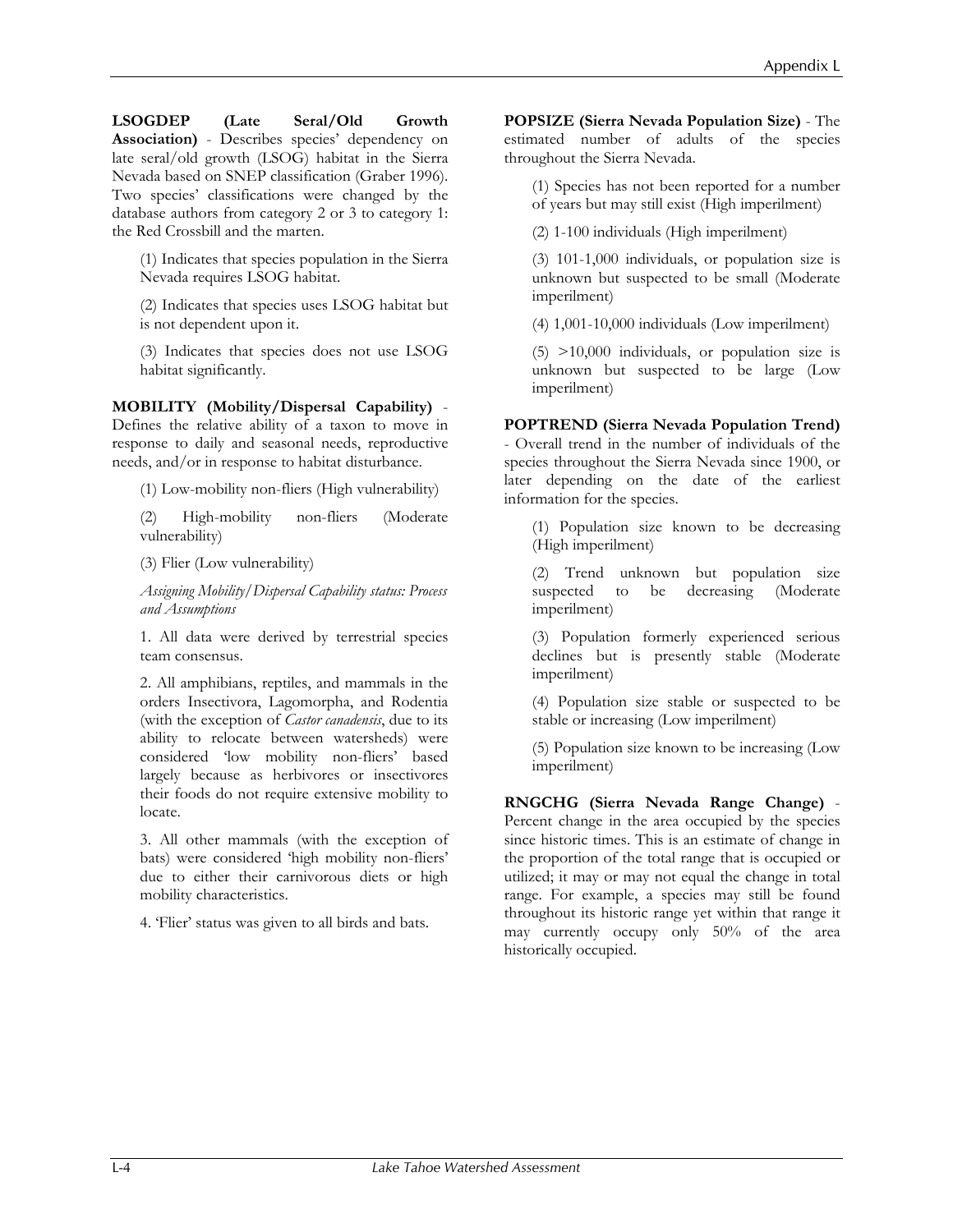(1) Area occupied suspected to have declined by 90-100% (High imperilment)

(2) Area occupied suspected to have declined by 50-89% (High imperilment)

(3) Area occupied unknown but suspected to have declined by  $>50\%$  (High imperilment)

(4) Area occupied suspected to have declined by 1-49% (Moderate imperilment)

(5) Area occupied unknown but suspected to have declined by <50% (Moderate imperilment)

(6) Area occupied suspected to be stable or has increased (Low imperilment)

**RNGSIZE (Home Range Size)** - Describes home range size of species in 3 categories.

(1) Small (Low vulnerability)

(2) Medium (Moderate vulnerability)

(3) Large (High vulnerability)

*Assigning Home Range classes: Process and Assumptions* 

1. All data were derived from the CWHR species notes, with the exception of *Martes americana* and *M. pennanti* (Ruggiero et al. 1994), and *Ursus arctos* (Pasitschniak-Arts 1993).

2. Amphibians, reptiles, mammals and birds were included in the same database and subjected to the same analyses.

3. Home ranges given as linear measurements (in the cases of many amphibians) were converted to areas by assuming the linear distances were the diameters of circles.

4. If no data were available for home range, then values listed under 'territory' were used. This was done for birds and, to a lesser extent, mammals, and was infrequent.

5. If home range was given for many states, values from California were used, regardless if these values were not the maximum or minimum stated values. This occurred only a few times.

6. More than one value for home range was often provided. In these cases a column was created for the maximum value and one for the minimum value. Thus, the database authors were prepared to conduct analyses on each set of numbers if necessary.

7. When the CWHR species notes reported a home range of "several hectares" or "several meters", the authors assigned a value of 3. This occurred on only a few occasions.

8. Densities of group living/social species were presented as per capita.

#### *Classification:*

1. Each species was designated as having a "small," "medium," or "large" home range on the basis of the following method. The authors created bins (ranges) to examine the frequency distribution of home range values for all species for which they were reported (about 50% of the herps, 64% of the mammals, and 82% of the birds). The authors did this twice: once using the "maximum and only" column (uses either the max value or the only value provided for the species) and once using the "minimum and only" column. These distributions were examined for natural breaks and selected the column that had the most conspicuous breaks. The authors then took these columns and combined all taxa, and repeated the above step to examine the frequency distribution. Species with home ranges from 1 - 1000 m<sup>2</sup> were classified as "small", those with ranges from 1,001 - 400,000 m2 were "moderate", and those greater than 400,000 m2 were considered "large".

2. Species for which no home range data were provided ( $n = 126$ ) were not included in the analyses described above. Further literature review produced no additional data, necessitating the use of the following criteria to classify those 'unknown' species:

a) If an unknown species had one or more congenerics in the database that were all assigned to a single home range class, the unknown species was assigned the same class as its congenerics.

b) If an unknown species had congenerics in the database assigned to more than one home range class, the species was placed with the majority class and/or with the class for which the body sizes were most similar.

c) If the only congenerics in the CWHR species notes with home range data occurred outside the Sierra Nevada, and they had similar body size, these data were